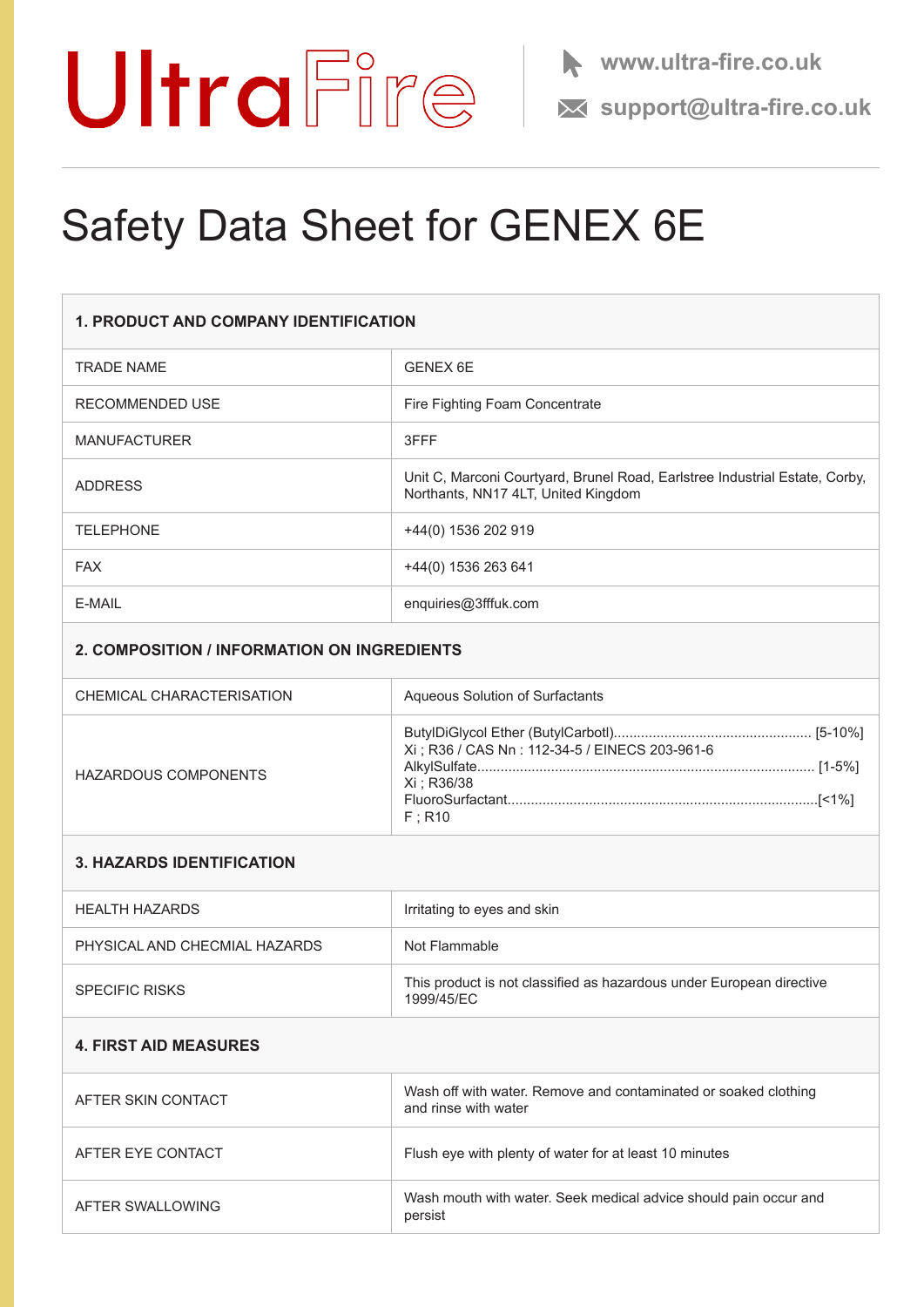| <b>5. FIRE FIGHTING MEASURES</b>                   |                                                                                                            |  |
|----------------------------------------------------|------------------------------------------------------------------------------------------------------------|--|
| EXTINGUISGING MEDIA                                | Not applicable. Fire fighting foam concentrate                                                             |  |
| PROTECTIVE EQUIPMENT FOR<br><b>FIRE FIGHTERS</b>   | Standard equipment against fires                                                                           |  |
| <b>6. ACCIDENTAL RELEASE MEASURES</b>              |                                                                                                            |  |
| PERSONAL PRECAUTIONS                               | Wear gloves and goggles                                                                                    |  |
| ENVIRONMENTAL PROTECTION                           | Absorb onto sand other absorbent material and shovel into container for<br>disposal                        |  |
| <b>CLEANING MEASURES</b>                           |                                                                                                            |  |
| <b>COLLECTING</b>                                  | Pump into clearly identified unbreakable containers                                                        |  |
| <b>CLEANING</b>                                    | Wash thoroughly with water                                                                                 |  |
| <b>DISPOSAL</b>                                    | Incinerating according to local regulations                                                                |  |
| <b>7. HANDLING AND STORAGE</b>                     |                                                                                                            |  |
| <b>HANDLING</b>                                    | Standard equipment against chemicals                                                                       |  |
| <b>STORAGE</b>                                     |                                                                                                            |  |
| <b>TECHNICAL MEASURES</b>                          | Storage area should contain accidental spill equipment.                                                    |  |
| <b>STOARGE CONDITIONS</b>                          | Sealed containers in normal, cool warehouse.                                                               |  |
| STORAGE RECOMMENDATIONS                            | Product in bulk: Stainless steel, polyester or mild steel protected with<br>epoxy or polyeurethane coating |  |
| <b>PACKAGING MATERIAL</b>                          |                                                                                                            |  |
| <b>RECOMMENDED</b>                                 | Polyethylene, Polypropylene, Stainless Steel                                                               |  |
| <b>NOT ADVISED</b>                                 | Mild Steel, Iron, Aluminium, Copper and its' Alloys                                                        |  |
| RECOMMENDED SEALING                                | Viton, Kevlar, Teflon                                                                                      |  |
| <b>8. EXPOSURE CONTROL AND PERSONAL PROTECTION</b> |                                                                                                            |  |
| PERSONAL PROTECTIVE EQUIPMENT                      |                                                                                                            |  |
| <b>HAND PROTECTION</b>                             | Impermeable gloves (PVC) if continual handling                                                             |  |
| <b>EYE PROTECTION</b>                              | Goggles                                                                                                    |  |
| <b>BODY PROTECTION</b>                             | Working clothes                                                                                            |  |
| <b>HYGIENIC MEASURES</b>                           | DO NOT eat, drink or smoke while handling the product, wash hands after<br>working.                        |  |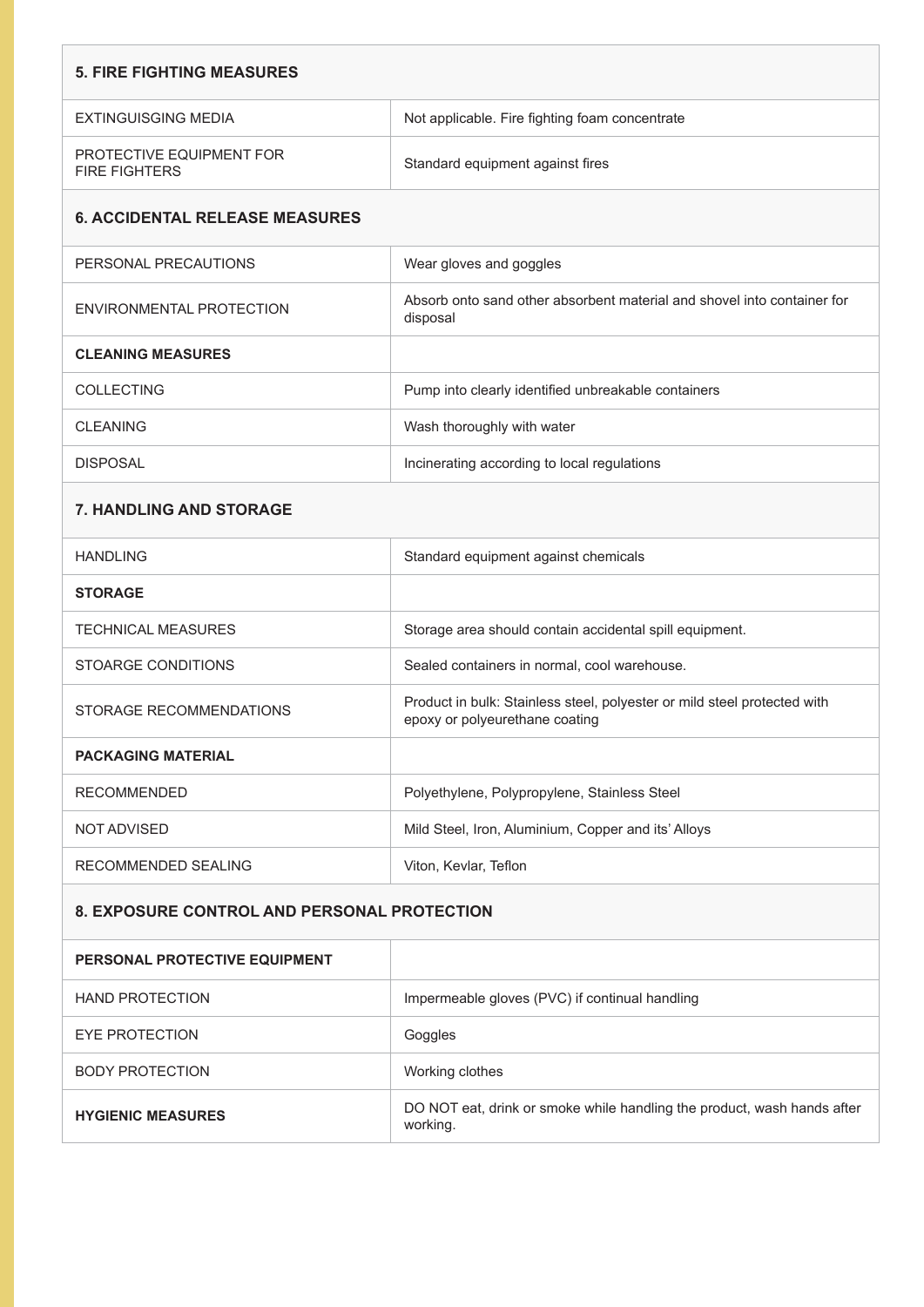| <b>9. PHYSICAL AND CHEMICAL PROPERTIES</b>                |                                                                                                           |  |
|-----------------------------------------------------------|-----------------------------------------------------------------------------------------------------------|--|
| PHYSICAL FOAM                                             | Liquid                                                                                                    |  |
| COLOUR / ODOUR                                            | Yellow, Synthetic Smel                                                                                    |  |
| <b>PH</b>                                                 | $8.0 =/- 1.0$                                                                                             |  |
| <b>FREEZING POINT</b>                                     | $-5^{\circ}$ C                                                                                            |  |
| <b>BOILING POINT</b>                                      | $+100^{\circ}$ C                                                                                          |  |
| FLAMMABILITY / OXIDISING /<br><b>EXPLOSIVE PROPERTIES</b> | None                                                                                                      |  |
| SPECIFIC GRAVITY at 20°C                                  | 1010 =/- 20Kg / $m3$                                                                                      |  |
| <b>SOLUBILITY</b>                                         | Completely soluble in water                                                                               |  |
| <b>10. STABILITY AND REACTIVITY</b>                       |                                                                                                           |  |
| THERMAL DECOMPOSITION                                     | Stable under normal conditions of use and storage                                                         |  |
| <b>HAZARDOUS REACTIONS</b>                                | None expected in standard use                                                                             |  |
| <b>11. TOXICOLOGICAL DATA</b>                             |                                                                                                           |  |
| <b>ACUTE TOXICITY</b>                                     | None to be expected                                                                                       |  |
| <b>LOCAL EFFECTS ON EYES AND SKIN</b>                     | Irritating to the eyes and skin (pure). Not irritant at the recommended<br>concentration of use           |  |
| <b>12. ECOLOGICAL DATA</b>                                |                                                                                                           |  |
| ENVIRONMENTAL BEHAVIOUR                                   | COD = 10200mg O <sup>2</sup> /1 [Test CE C5]<br>BOD <sub>12</sub> = 9121mg O <sup>2</sup> /1 [Test CE C6] |  |
| BIODEGREDATION DATA (6% VOLUME)                           | = 89% after 5 days: GENEX 6E is readily biodegradable                                                     |  |
| <b>BIODEGREDATION RATE</b>                                | Foaming agent if discharged in water                                                                      |  |
| <b>BIO ACCUMULATIVE</b>                                   | PerFlourinated Organic Compounds persist in environment                                                   |  |
| <b>ECOTOXICITY</b>                                        |                                                                                                           |  |
| <b>AQUATIC LIFE TOXICITY</b>                              | Not expected to be toxic after dilution                                                                   |  |
| <b>13. DISPOSAL CONDITIONS</b>                            |                                                                                                           |  |
| <b>PACKAGING</b>                                          |                                                                                                           |  |
| <b>PROHIBITION</b>                                        | Do not discharge into the environment                                                                     |  |
| <b>CLEANING</b>                                           | Rinse with plenty of water                                                                                |  |
| <b>DISPOSAL</b>                                           | Incineration or an agreed method for package recycling                                                    |  |